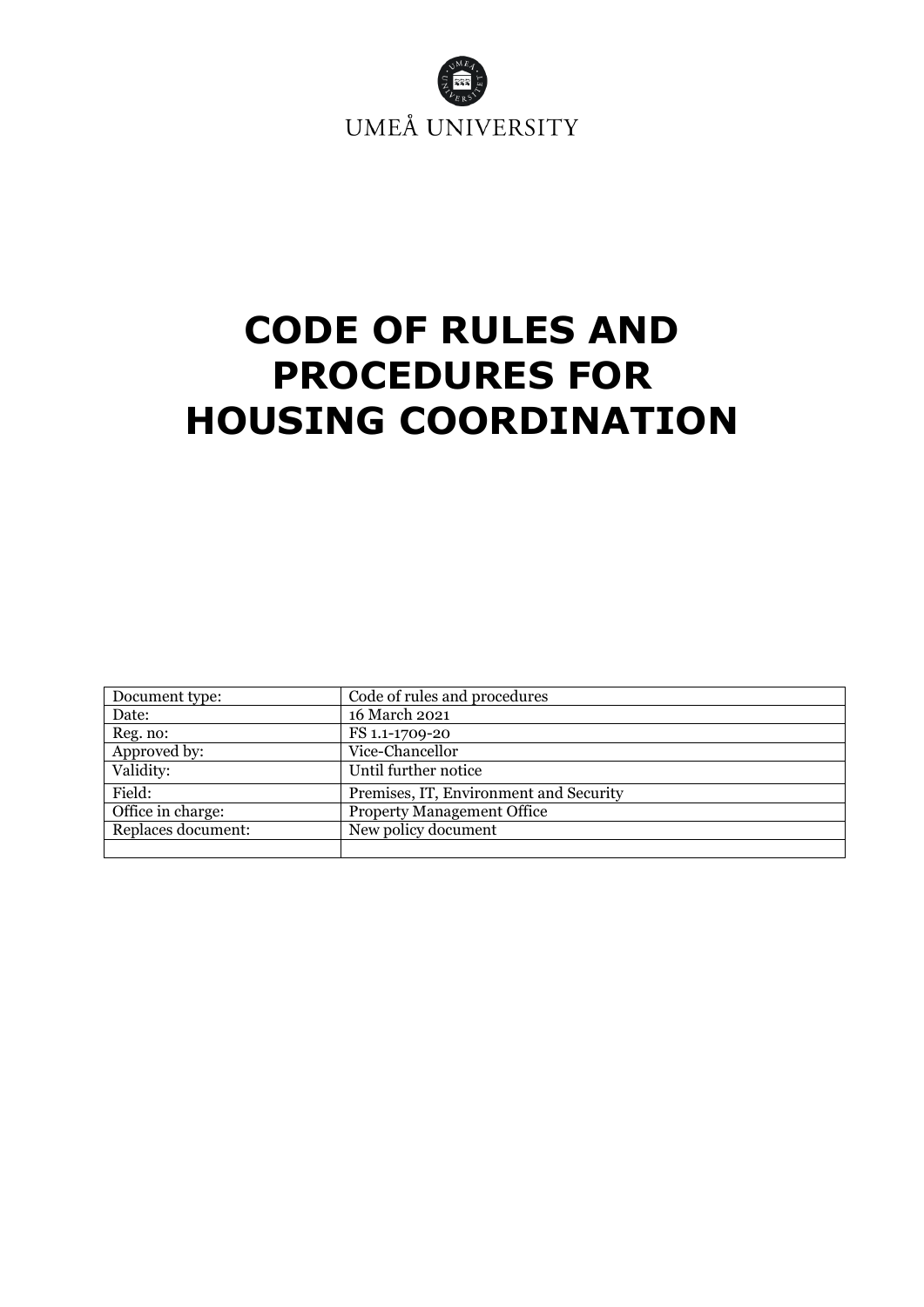

# Contents

| 2. |      |  |  |
|----|------|--|--|
| 3. |      |  |  |
|    | 3.1. |  |  |
|    | 3.2. |  |  |
|    | 3.3. |  |  |
|    | 3.4. |  |  |
|    | 3.5. |  |  |
|    | 3.6. |  |  |
|    |      |  |  |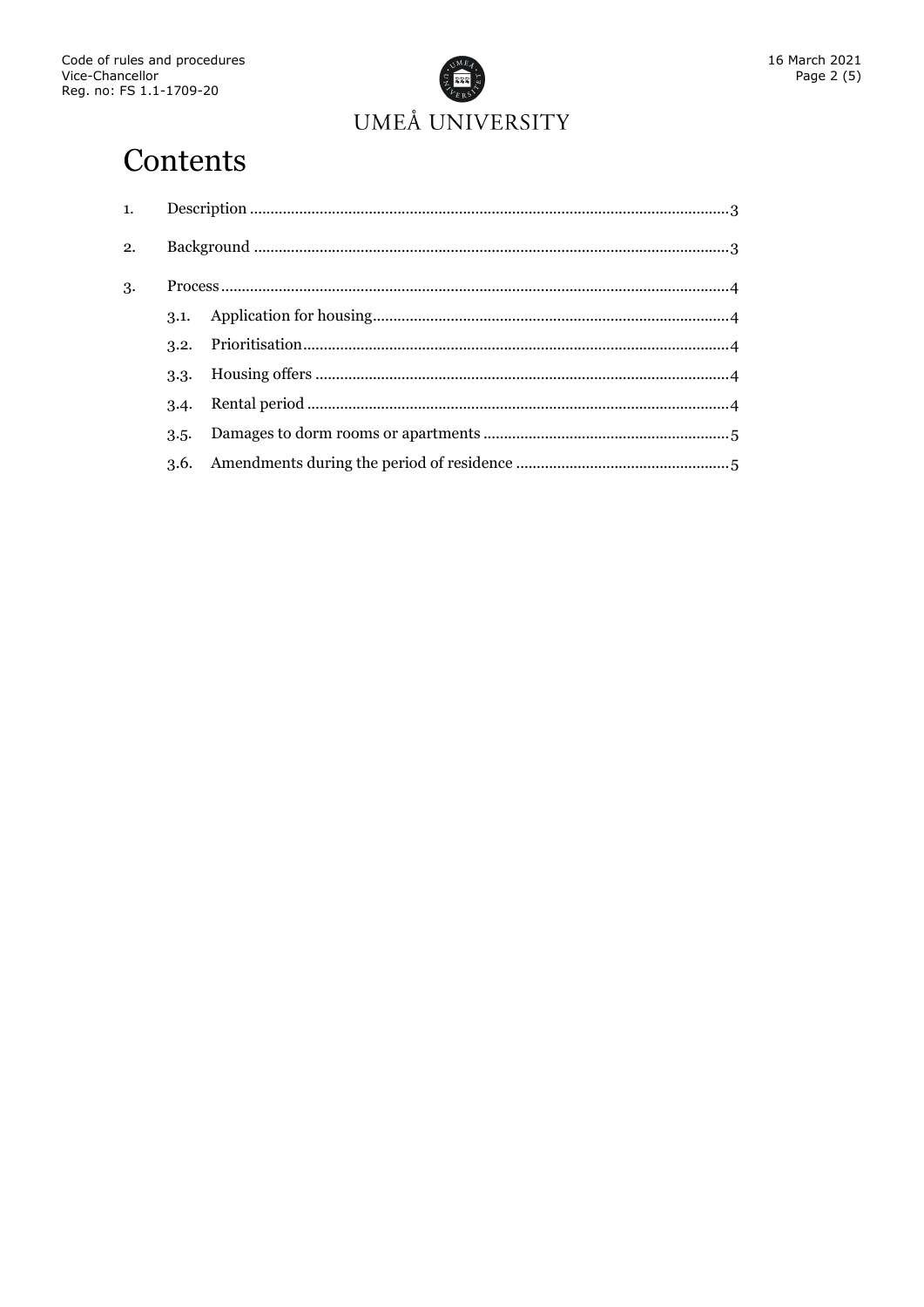

# <span id="page-2-0"></span>1. Description

Umeå University is recruiting and inviting international students and international staff and visiting research fellows, which sets demands on the university to be able to offer housing to these individuals. The university's objective is for new students and staff to be able to take on their work or student life in Umeå without the stress of trying to find housing.

On 2 November 2020, the Vice-Chancellor approved the establishment of an institution-wide agency for housing at Umeå University. The agency is organised as a part of the Property Management Office and goes by the name of the Housing Office (Sw. *Bostadsförmedling*). The task of the Housing Office is to establish a process for subletting Umeå University housing to facilitate international cooperation and the recruitment of international students and staff, including visiting research fellows.

In order to achieve the objective, the following targets have been set up

- Accomplishing legal compliance
- Creating coordination benefits
- Providing the right service
- Giving feedback

Regarding housing for visiting research fellows, apartments that have previously been rented out by departments will be transferred to the Housing Office in 2021 or 2022.

## <span id="page-2-1"></span>2. Background

The following presents a code of rules and procedures with the purpose of clarifying the internal procedures and roles between the Housing Office and departments at Umeå University.

Umeå University has two parallel regulations to consider for the process of offering support to international students and staff as well as visiting research fellows when trying to find housing for their stay at the university. This document intends to establish a procedure in which the assessment of what regulation should be applied is made by the Housing Office. Umeå University is allowed to sublet housing that the university in turn rents from a landlord to visiting research fellows, who are not employed by the university, and certain international students. This can be found under section 9a in *Ordinance (1993:528) Concerning the Supply of Premises to Central Government Authorities (Förordning om statliga myndigheters lokalförsörjning)*.

For categories of international students and staff that are not included in the above mentioned regulation, Umeå University intends to establish a procedure in which the university provides support according to a process that gives the tenant a first-hand rental agreement with the landlord.

According to the policy document, *Regel för universitetsgemensamma styrdokument,* a number of perspectives need to be integrated into new and revised university policy documents. Documents must also include an analysis of the consequences of the document from a gender perspective. For this code of rules and procedures, the student and international perspectives have been taken into account. Due to the contents and nature of the document, concerns for perspectives regarding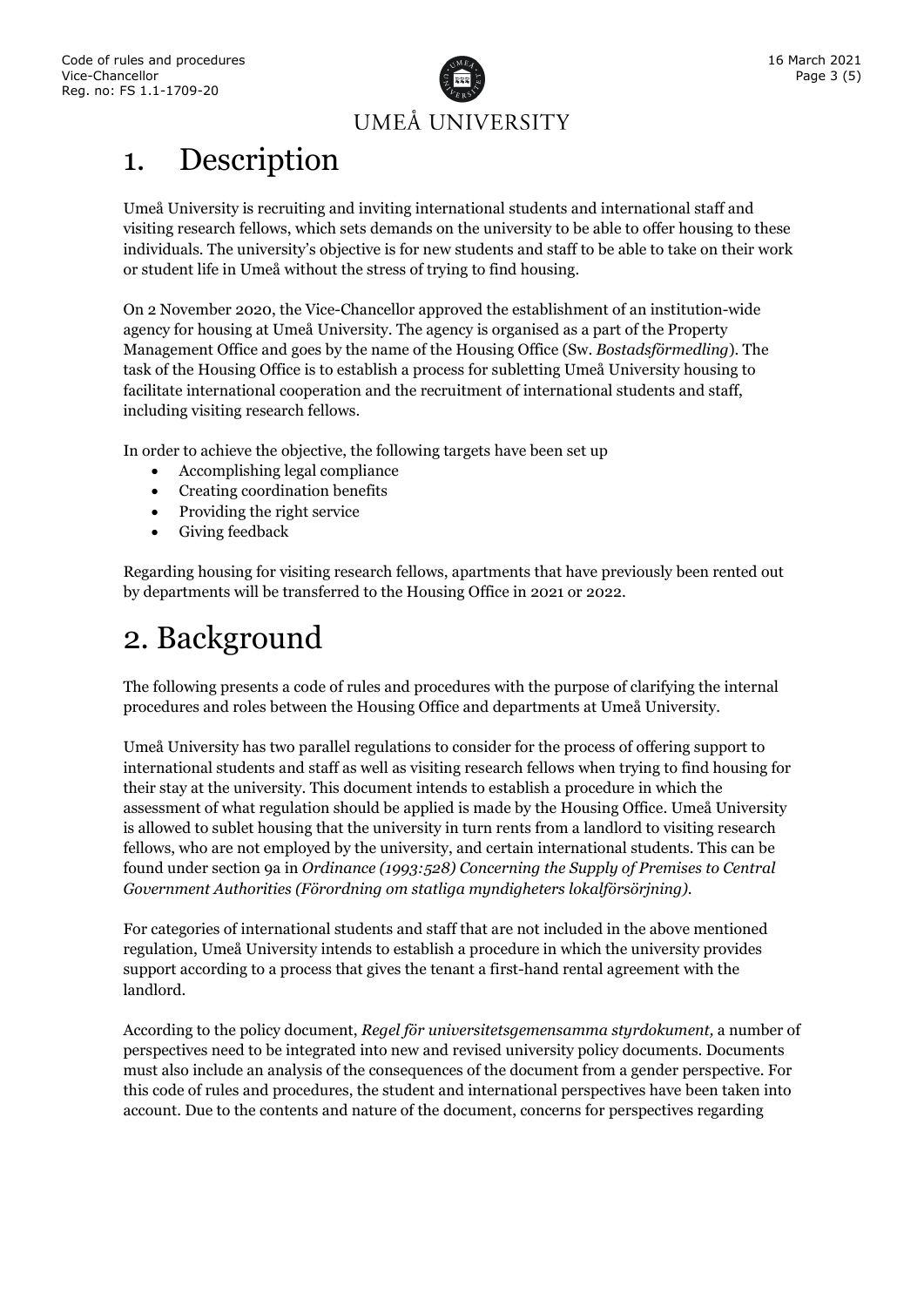

# UMEÅ UNIVERSITY

work environment, collaboration, sustainability and accessibility have not been taken into account. This document is not regarded to have any impact on gender equality at Umeå University.

# <span id="page-3-0"></span>3. Process

### <span id="page-3-1"></span>3.1. Application for housing

Applications for housing, which is to be submitted by the departments, can be submitted at any time and listed. To ensure that the applicant can be offered housing, it is beneficial to make a housing application at least three months prior to arrival.

The application must contain details of the dates of arrival and departure, desired size of accommodation, employment status, number of tenants, affiliated department and contact at the department. The department is responsible for updating the application if details should change.

An application for housing leads to a financial commitment for the department including a fee per contract as well as the rental costs should the tenant be delayed or fail to appear. The sum of such a fee is decided according to regular university procedures. Currently, the University Director reaches such decisions after processing in the Pricing Council.

### <span id="page-3-2"></span>3.2. Prioritisation

The applicant with the earliest arrival date will be offered housing first. If several applicants have stated the same arrival date, priority applies according to the following principles:

- 1. Families are given priority if suitable housing is available and on a first-come, first-serve basis.
- 2. The person who has applied for housing at least three months in advance of arrival date.

### <span id="page-3-3"></span>3.3. Housing offers

After priorities have been worked out, a housing offer is sent to the department and the department confirms if the tenant accepts the offer or not. The offer specifies what type of accommodation is offered, size, furnishings, floor plan, contract period and rent.

If the department accepts the offer, a sublet agreement is established between the Housing Office and the tenant. If the applicant rejects the offer, the place in the queue is lost and the offer goes to the next applicant.

In cases where the university has no legal opportunity to offer a sublet agreement with the university as landlord, the applicant can be offered support from the Housing Office to sign a tenancy agreement directly with a landlord according to a procedure established for such international students and staff.

### <span id="page-3-4"></span>3.4. Rental period

To make housing accessible to new international and visiting staff, the rental period of sublet agreements is limited to a maximum of two years. Applicants are encouraged to queue up for other accommodation as soon as possible.